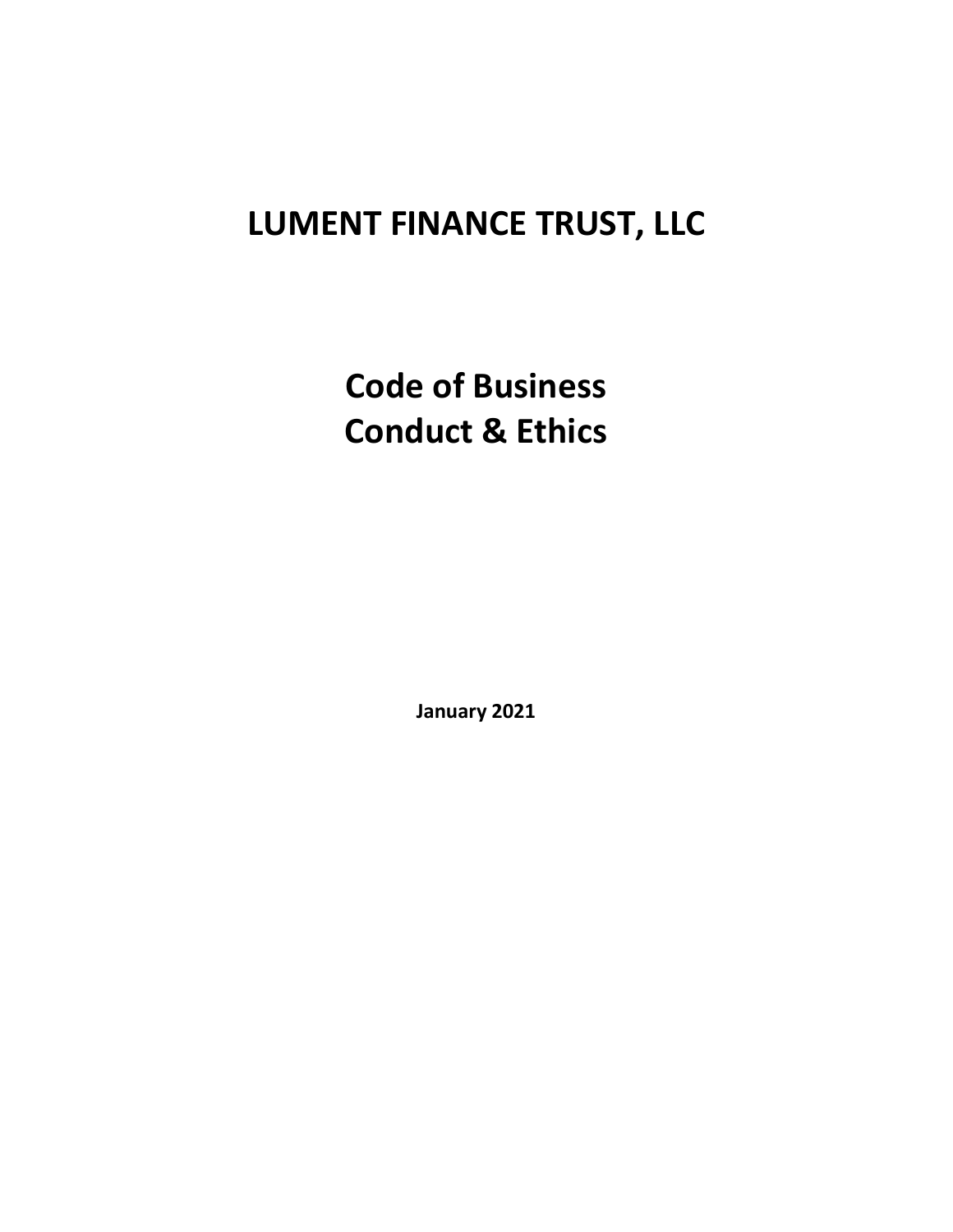#### **Code of Business Conduct & Ethics**

#### **I. Introduction**

Lument Finance Trust, Inc., Maryland corporation, and its subsidiaries (collectively, "**LFT**" or the "**Company**") is fully committed to a "Culture of Compliance." That means the Company is committed to the highest standards of ethical conduct and to doing business with honesty and integrity. In order to ensure compliance with U.S. and other laws, including but not limited to, anti-corruption, anti-bribery, anti-money laundering and sanctions laws and regulations, data protection laws and the Federal Securities Laws, which include the Investment Advisers Act of 1940, as amended (the "**Advisers Act**") applicable to OREC Investment Management, LLC d/b/a Lument Investment Management (the "**Manager**"), the investment adviser of the Company, the Company has adopted the policies and proceduressetforth in this Code of Business Conduct and Ethics (the "**Code of Ethics**" or "**Code**"). These policies and procedures are designed to promote ethical practices and conduct by all directors, officers and employees, if any, of the Company, and all officers and employees of the Manager, including members of the Manager's investment committee, and the officers and employees of ORIX Real Estate Capital, LLC d/b/a Lument ("**Lument**") and its parent ORIX Corporation USA or any of its affiliates("**ORIX USA")** acting for or on behalf of the Company (collectively, the "**Covered Persons**") to not only conduct themselves lawfully at all times, but also maintain the highest ethical standards in every aspect of their dealings with other employees, the business, the community, clients, suppliers and government authorities. This Code operates, as it relates to employees of Lument or ORIX USA who are acting for or on behalf of the Company, in conjunction with and in addition to, the policies of the Manager and those of Lument.

This Code is a resource which summarizes basic compliance standards. We expect all Covered Persons to conduct themselves in an ethical manner, and this Code builds on that expectation by providing Covered Persons with additional specific legal and regulatory requirements to reflect that culture of compliance in specific cases.

The Company reserves the right to take disciplinary action, including termination of employment, if a Covered Person engages in conduct deemed to be unethical or illegal, whether or not such conduct constitutes a direct violation ofthe requirementssetforth in this Code. The Company may take such action if, in its sole judgment, the Company believes that the Covered Person's conduct poses serious reputational risk to the Company or Lument.

All Covered Persons are expected to report to the Manager's Chief Compliance Officer (the "**CCO**") or the Lument General Counsel ("**General Counsel**") any known or suspected violations of the policies and procedures contained in this Code of Ethics or other activities of any employee that could be construed as a violation of any law, rule or regulation applicable to the Company's business. If a Covered Person is unsure whether a violation has occurred, the Covered Person should discuss the matter with his/her manager and, if doubts continue following that discussion, the matter should be referred to the CCO or General Counsel. Failure to comply with the above could result in disciplinary action against any non-reporting employee. Consistent with the law, the Company will not permit retaliation against employees who report such matters in good faith.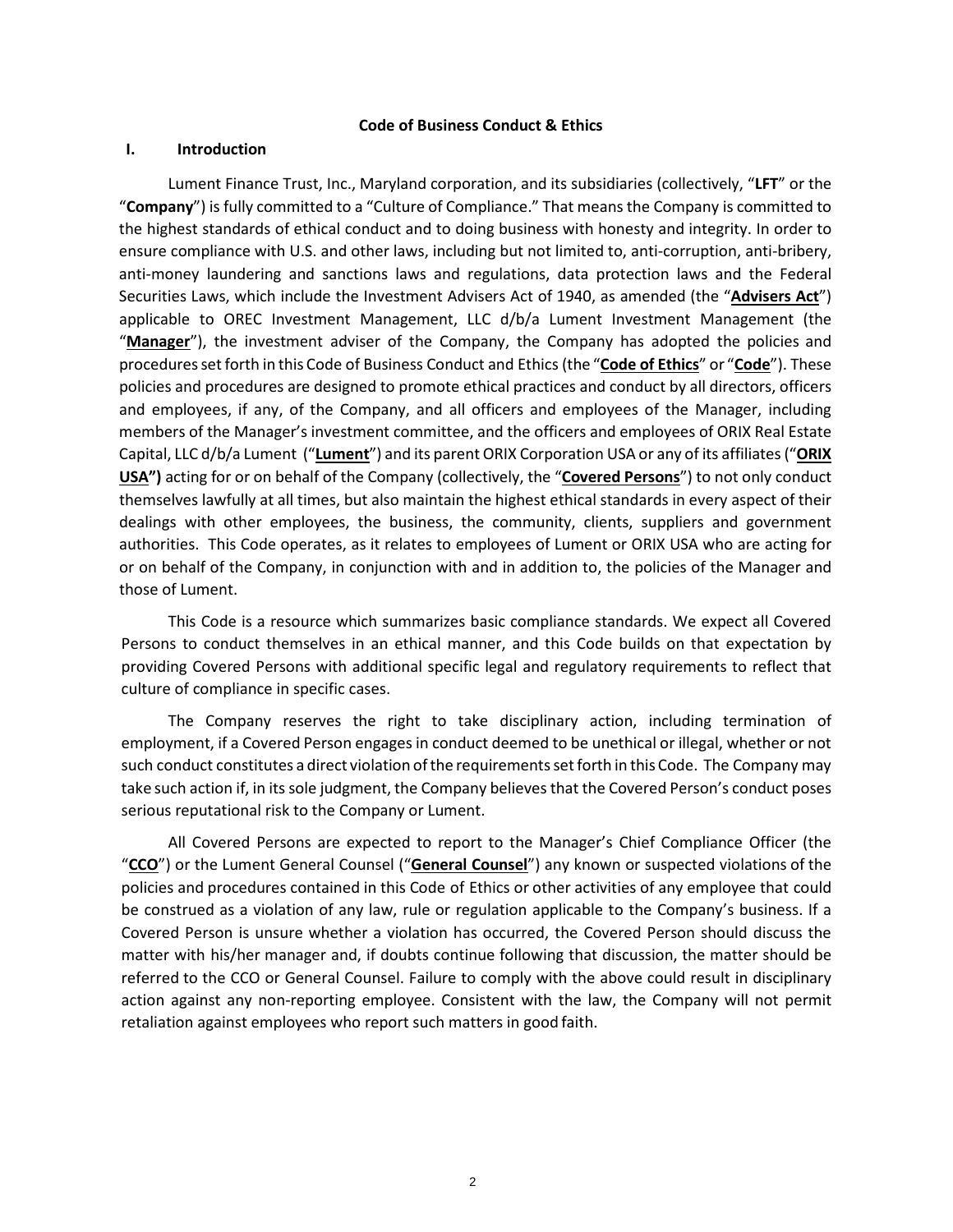### **II. Compliance with Laws, Rules and Regulations**

The Company strives to ensure that all activity by or on behalf of the Company is in compliance with applicable laws, rules and regulations ("applicable laws"). Many of these applicable laws are specifically described in this Code of Conduct and in other policies and procedures of the Manager and Lument. In the conduct of our business, all Covered Persons are required to comply with all applicable laws.

## **III. Fair and HonestDealing**

Covered Persons shall deal fairly and honestly with other Covered Persons and with the Company's shareholders, customers, suppliers, competitors and employees. Covered Persons shall behave in an ethical manner and shall not take unfair advantage of anyone through manipulation, concealment, abuse of privileged information, misrepresentation of material facts, or any other unfair dealing practice.

## **IV. Timely and Truthful Public Disclosure**

In reports and documents filed with or submitted to the U.S. Securities and Exchange Commission and other regulators by the Company, and in other public communications made by the Company, Covered Persons involved in the preparation of such reports and documents (including those involved in the preparation of financial and other reports and the information included in such reports and documents) shall make disclosures that are full, fair, accurate, timely and understandable. Where applicable, these Covered Persons shall provide accurate financial and accounting data for inclusion in such disclosures. Covered Persons shall not knowingly falsify information, misrepresent material facts or omit material facts necessary to avoid misleading the Company's independent public auditors or investors. Covered Parties shall never take any action to coerce, manipulate, mislead or fraudulently influence the Company's independent auditors in the performance of their audit or review of the Company's financial statements.

# **V. Corporate Opportunities**

Covered Persons are prohibited from taking for themselves opportunities that are discovered through the use of Company property, information or position or use Company property, information or position for improper personal gain. Covered Persons have a duty to the Company to advance its legitimate interests when opportunity to do so arises.

### **VI. Protection and Propose Use of Company Assets**

All Covered Persons should endeavor to protect the Company's assets and ensure their efficient use. Theft, carelessness, and waste have a direct impact on profitability. The Company's assets should be used for legitimate business purposes.

# **VII.** Conflicts of Interest

It is the policy of Company to conduct business in a manner that ensures that business judgment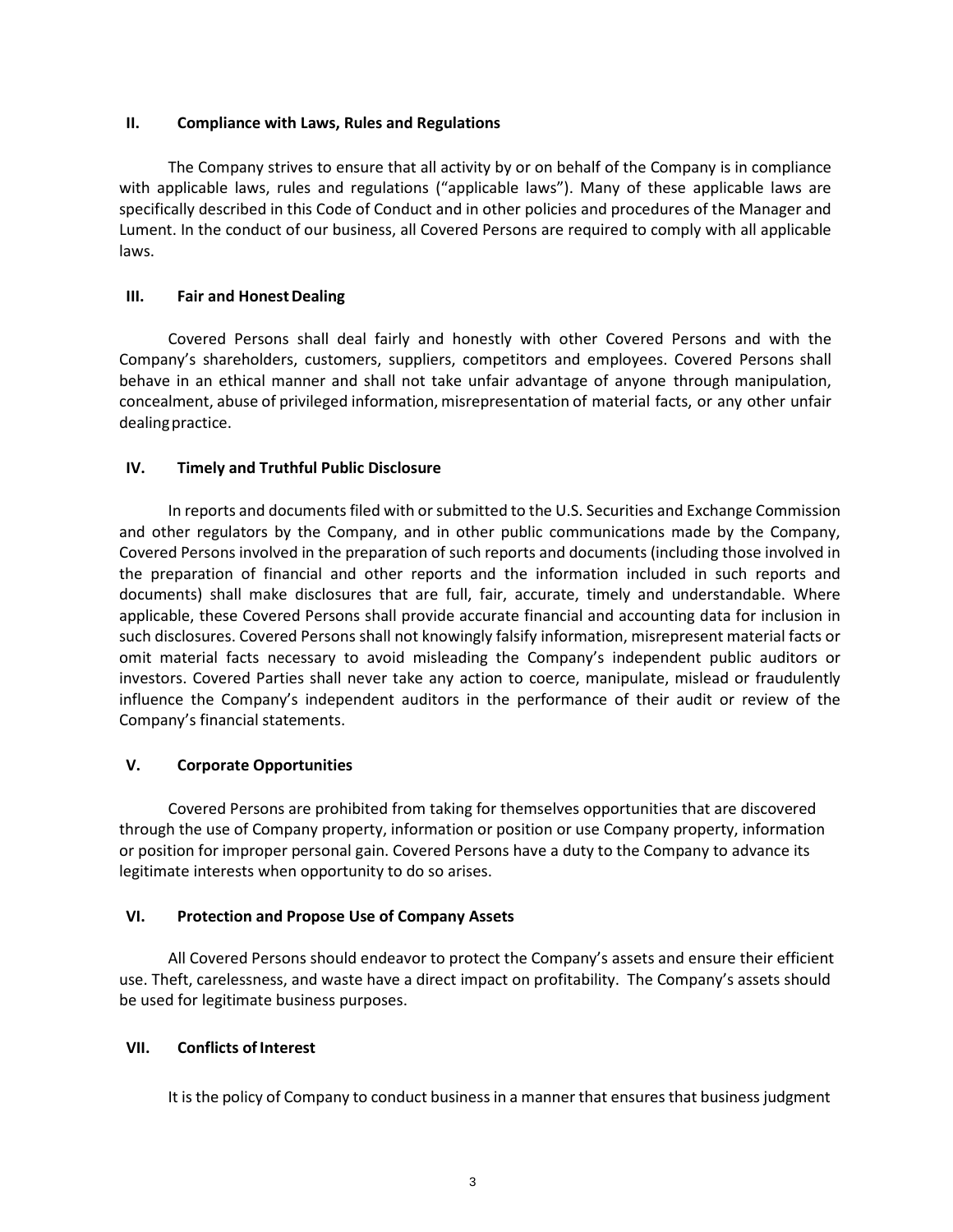and decision-making by its employees are not affected or influenced by personal interests. Covered Persons are required: (i) to refrain from acting in any circumstances in which their personal interests conflict or appear to conflict with the interests of the Company; and (ii) to disclose factual circumstances or relationships that reasonably could be expected to give rise to a conflict of interest (or the appearance of a conflict of interest) with the Company.

The Company defines conflicts of interest situations broadly to include actual conflicts of interest (a real or existing conflict), potential conflicts of interest (a situation that may result in a conflict) and perceived conflicts of interest (a situation that may appear to be a conflict even is this is not the case). In addition, a conflict of interest may be financial or non-financial in nature.

Covered Persons must be alert to potential or perceived conflicts and in every case, use good judgment, assess each situation objectively and, before moving forward, ask themselves how their actions would look to someone outside of the Company. Because conflicts of interest may not always be clear-cut and easy to define, employees should consult with their manager or the Chief Compliance Officer.

In order to manage conflicts of interest, each Covered Person is required to disclose to Compliance and obtain approval with respect to any material direct or indirect financial interest that the Covered Person or the Covered Person's family member may hold or acquire in any organization which does business (or may do business) with or compete with the Company or Lument, including a supplier or customer of the Company or Lument. Generally, a Covered Person or Covered Person's family member will be deemed to have a material financial interest in an organization if, (1) with respect to a publicly owned entity, a Covered Person or family member owns or has the right to acquire Securities<sup>[1](#page-3-0)</sup> in an amount in excess of 5% of the total Securities of the same class of such entity, or  $(2)$ with respect to an entity that is not publicly owned, a Covered Persons or family member owns or has the right to acquire Securities in an amount in excess of 5% of the total Securities in such entity.

A Covered Person (including any family member) is prohibited from having any material direct or indirect financial interest in any transaction involving the Company or Lument without the prior written approval of Lument Chief Executive Officer, with consultation by Compliance. If a Covered Person becomes involved in a situation that may give rise to a conflict, or even the appearance of a conflict, the Covered Person must immediately contact Compliance.

Covered Persons are required to disclose to Compliance and obtain approval of any activities that are outside the scope of the Covered Person's employment with the Company and which (a) interfere with the Covered Person's job performance or work schedule, (b) constitute (or have the potential to result in) a conflict of interest (i.e., the Covered Person's personal interest conflicts with the interests of the Company or Lument) or (c) have the potential to cause reputational harm to the

<span id="page-3-0"></span><sup>&</sup>lt;sup>1</sup> "Security" includes any note, stock, treasury stock, bond, debenture, evidence of indebtedness, mutual fund, certificate of interest or participation in any profit sharing agreement, collateral trust certificate, reorganization certificate or subscription, transferable share, investment contract, voting trust certificate, certificate of deposit for a security, fractional undivided interest in oil, gas, or other mineral rights, any put, call, straddle, option or privilege on any security (including a certificate of deposit) or on any group or index of securities (including any interest therein or based on the value thereof), or any put, callstraddle, option or privilege entered into on a national securities exchange relating to foreign currency, or in general, any interest or instrument commonly known as a "security", or any certificate of interest or participation in temporary or interim certificate for, receipt for, guarantee of, or warrant or right to subscribe to or purchase, any of the foregoing. Virtual currencies such as Bitcoin and Ethereum are not considered Securities; however, many "coins" or "tokens," including those offered in an "initial coin offering" or "ICO" are Securities and should be reported as such.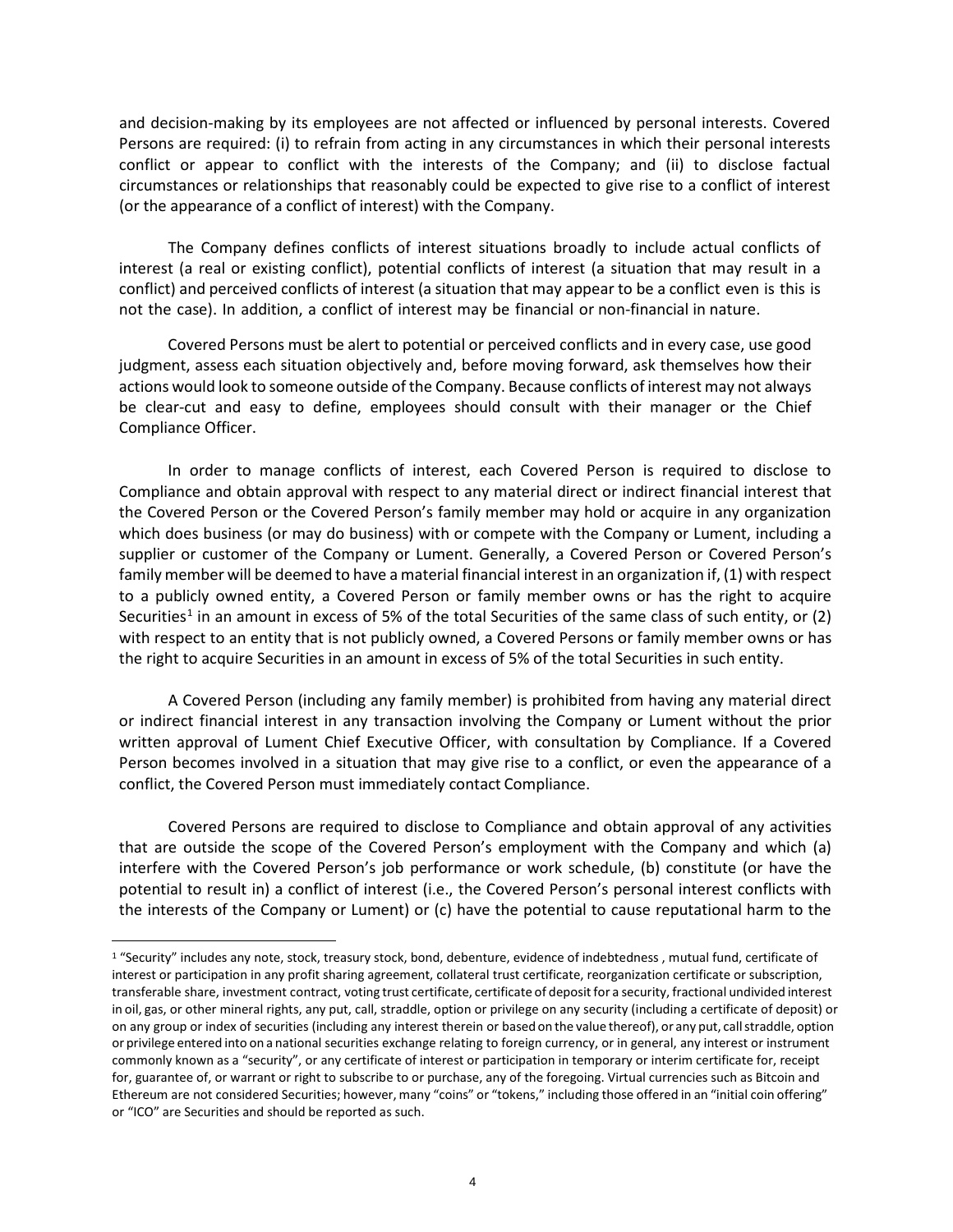Company.

#### **VIII. Personal ShareDealing**

Purchasing and selling securities in a Covered Person's own account, or accounts over which the Covered Person has access or control, can give rise to potential conflicts of interest. As fiduciaries, we are held to the highest standards of conduct. Improperly gaining advance knowledge of portfolio transactions, or conducting securities transactions based upon information obtained at the Company, can be a violation of those standards.

The Company and its Manager have policies that specifically cover personal securities transactions. All Covered Persons are obligated to follow those procedures whenever they conduct such transactions.

#### **IX. Insider Trading**

In the conduct of our business, Covered Persons may come into possession of material nonpublic information. This information could concern an issuer, a portfolio, the market for a particular security, or the Company itself. The purchase or sale of the Company's securities or the securities of other publicly traded companies while aware of material nonpublic information about such company, or the disclosure of material nonpublic information to others who then trade in such company's securities, is prohibited by this Code of Conduct and by United States and other jurisdictions' securities laws. All Covered Persons are prohibited from using such information in ways that violate the law, including for personal gain. Non-public informationmustbekept confidential,whichmayincludekeeping it confidential from other Covered Persons.

### **X. Confidential Information**

Covered Persons will have access from time to time to confidential or proprietary business information about the Company or within the Company's possession or control, including strategic plans, financial information, information regarding negotiations, agreements or dealings between the Company and others, trade secrets, patents and trademarks. Unauthorized disclosure or use of confidential or proprietary business information, including through electronic means, could result in severe damage to the Company and is strictly prohibited. It is the responsibility of every Covered Person to secure and limit access to confidential or proprietary business information to those within the Company who need to know such information. Covered Persons are prohibited from using confidential or proprietary business information for personal gain and are prohibited from permitting any other person to use this information.

### **XI. Reporting Known or Suspected Violations or Illegal or Unethical Behavior**

If a Covered Person has a reasonable belief that another employee has engaged in any action that violates applicable laws, regulations, or Company Policies, the Covered Person must immediately report such information to their immediate manager. The manager in turn must immediately report the matter to the CCO or General Counsel. If, for any reason, the Covered Person does not feel comfortable reporting the matter to the CCO or General Counsel, the Covered Person must report the information to other members of the Company's management team.